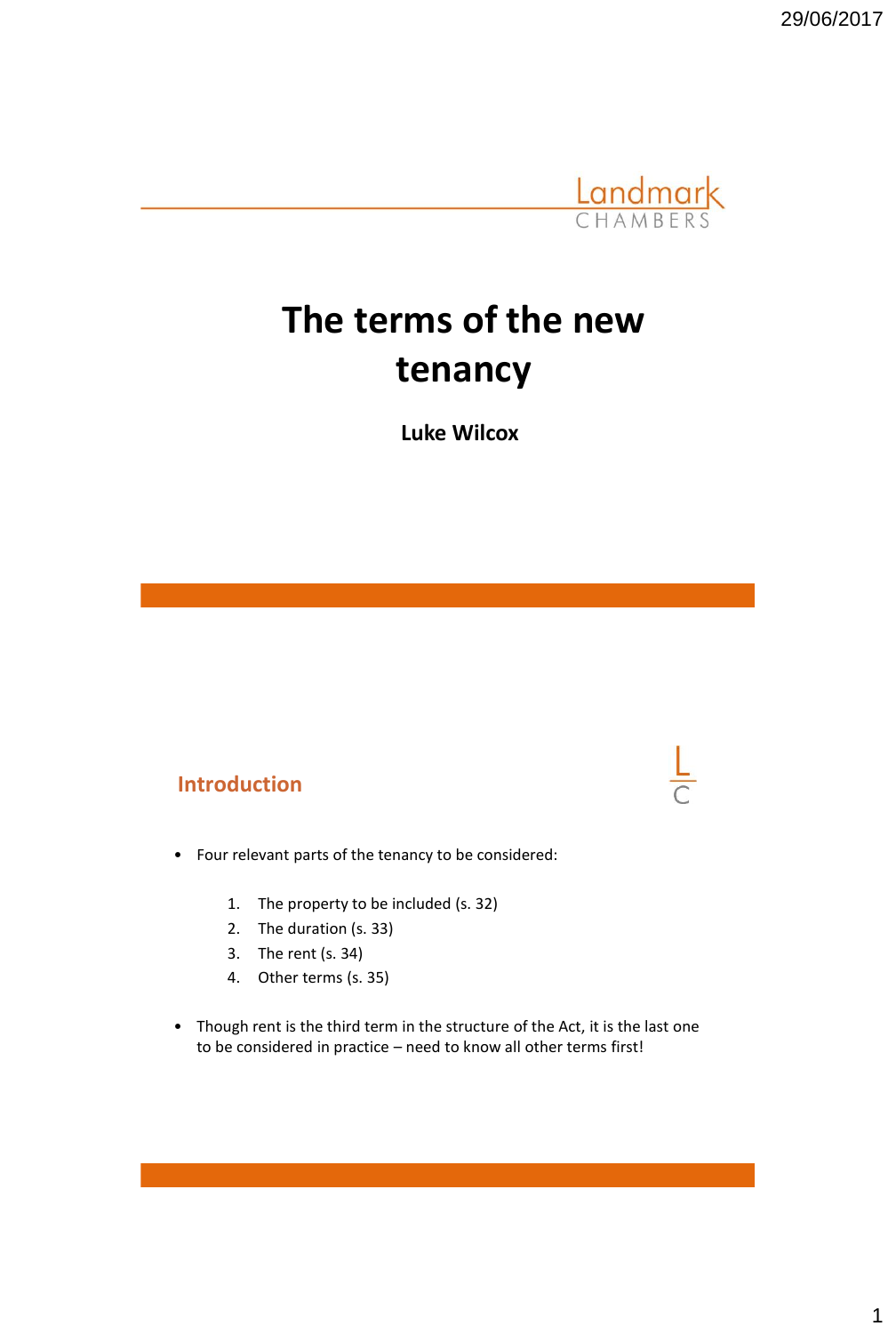#### **Agreement**

- Court has jurisdiction only on terms which the parties cannot agree
- Agreement on any of the terms will bind the parties, if in writing
- Written agreement "subject to contract" not enough: *Derby & Co Ltd v ITC Pension Trust* [1977] 2 All ER 890
	- Case law on similar aspects of the Leasehold Reform, Housing and Urban Development Act 1993 of assistance

#### **Forms of agreement**

- Four states of affairs possible:
	- 1. Written agreement for new tenancy which complies with LP(MP)A 1989, s. 2
	- 2. Parties reach written agreement on all terms for purposes of 1954 Act application. Court then bound to make an order in those terms disposing of the proceedings
	- 3. Parties agree on some of the terms. Court will determine the rest
	- 4. Parties agree on none of the terms. Court will decide the whole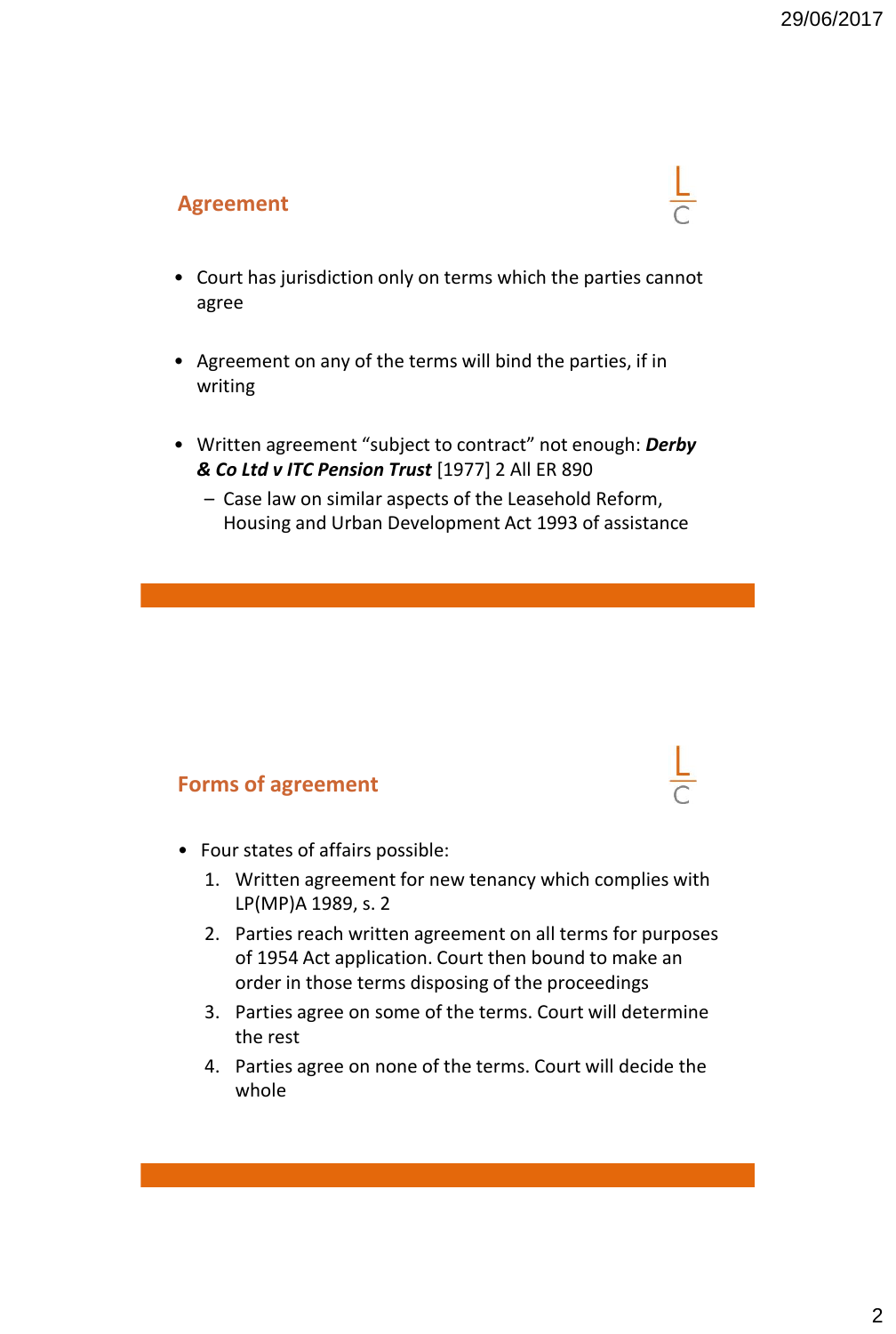# **The property**

- Usual position the property is the "holding" at the date of the order:
	- S. 23(3): the holding is the property subject to the tenancy, minus any parts not **occupied** either by:
		- the tenant or
		- a person employed by the tenant for the purposes of his business
	- i.e. parts occupied by the tenant himself for some other purpose are included
- Includes certain incidental rights attached to the holding: e.g. rights of way, rights of light.

# **The property**

- Three exceptions to general rule:
	- 1. By agreement (s. 32(1))
	- 2. Where landlord intends to develop part of the property, tenancy can be of an economically separable part (s. 32(1A))
	- 3. Landlord can compel tenant to take new tenancy of whole of the property subject to the old tenancy, even if greater than the "holding": s. 32(2). Landlord must make this election either in his claim form or acknowledgment of service (CPR Part 56)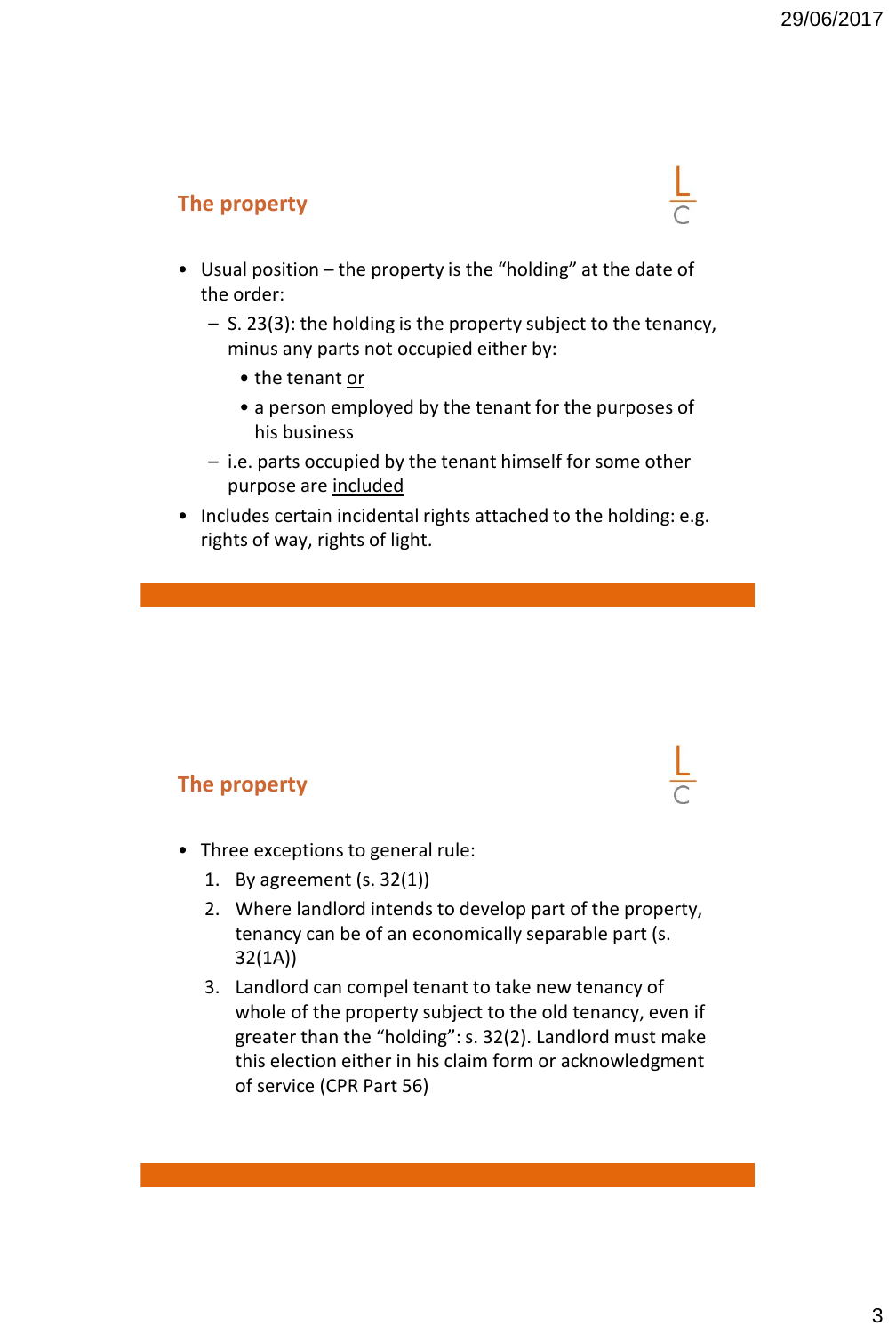# **Duration**

- S. 33 sets a maximum term of 15 years, but otherwise confers a very broad discretion on the Court to direct a term which is "reasonable in all the circumstances"
- Note: parties can agree longer term
- New tenancy starts on day after existing tenancy ends (by operation of Part 2 of the 1954 Act)

#### **Duration**

- In current market, tenants generally want shorter terms and/or break clauses, to maintain flexibility
- By contrast, landlords want longer terms, to maintain and/or enhance market value of portfolio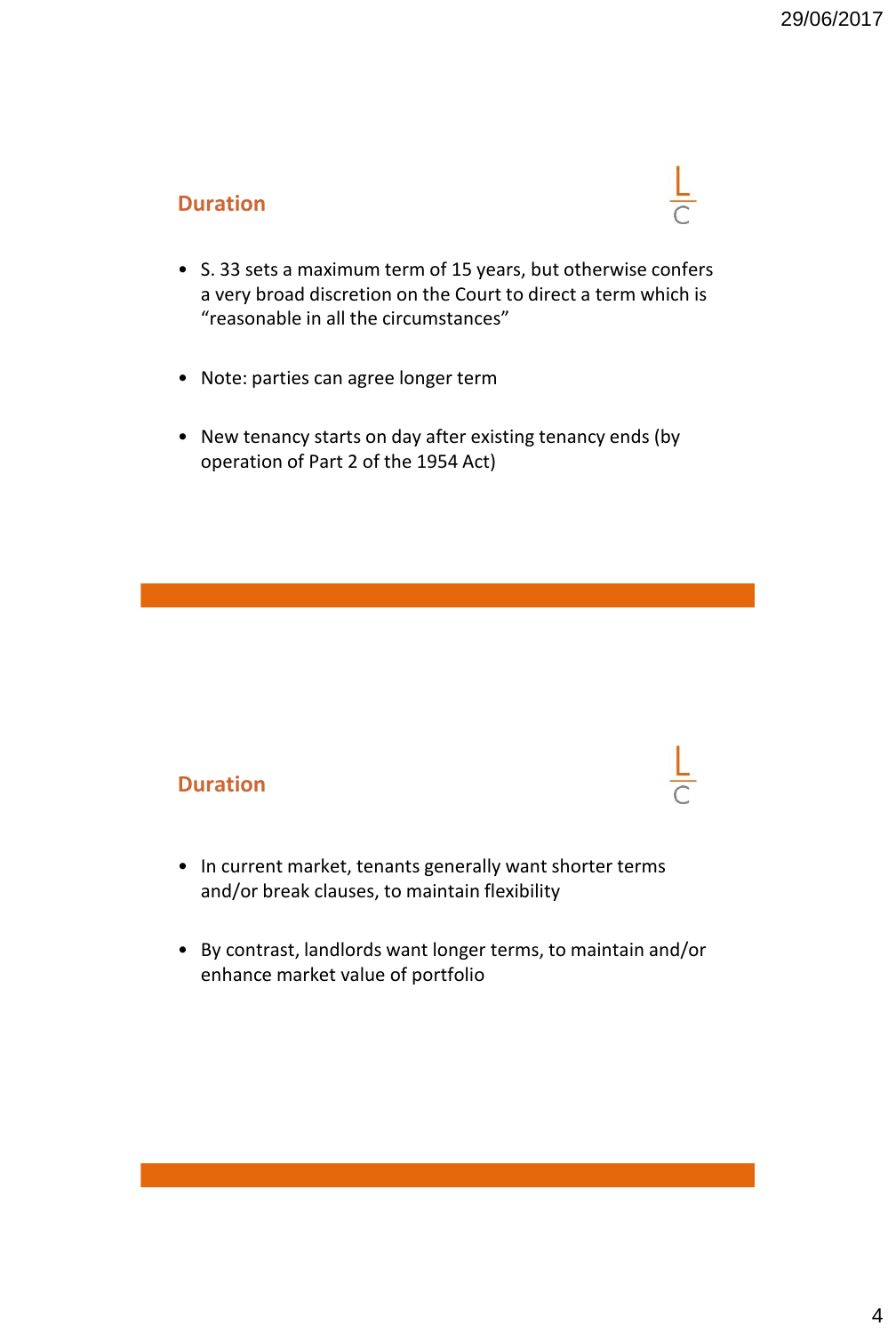# **Duration**



- Some relevant factors:
	- The nature of the tenant's business. Some businesses require a longer term to preserve good will and make capital investments. Often the decisive factor
	- The state of the parties' relationship, and whether it is such that it should not be unnecessarily prolonged
	- Fact that the landlord wants to redevelop, or to go into occupation, but cannot yet rely on grounds (f) or (g): *Wig Creations v Colour Film Services* (1969) 20 P&CR 870
	- The length of the tenant's occupation/previous tenancy
	- Hardship to either party

#### **Other terms**

- Again, Court has a very wide discretion as to the other terms in a new lease: s. 35
- Starting point is the terms of the existing lease. If a party wishes to change those terms, the onus is on that party to persuade the Court that the changes are fair and reasonable: *O'May v City of London Real Property Co Ltd* [1983] 2 AC 726
- Not enough to argue that the impact of a new term can be mitigated through an adjustment in the rent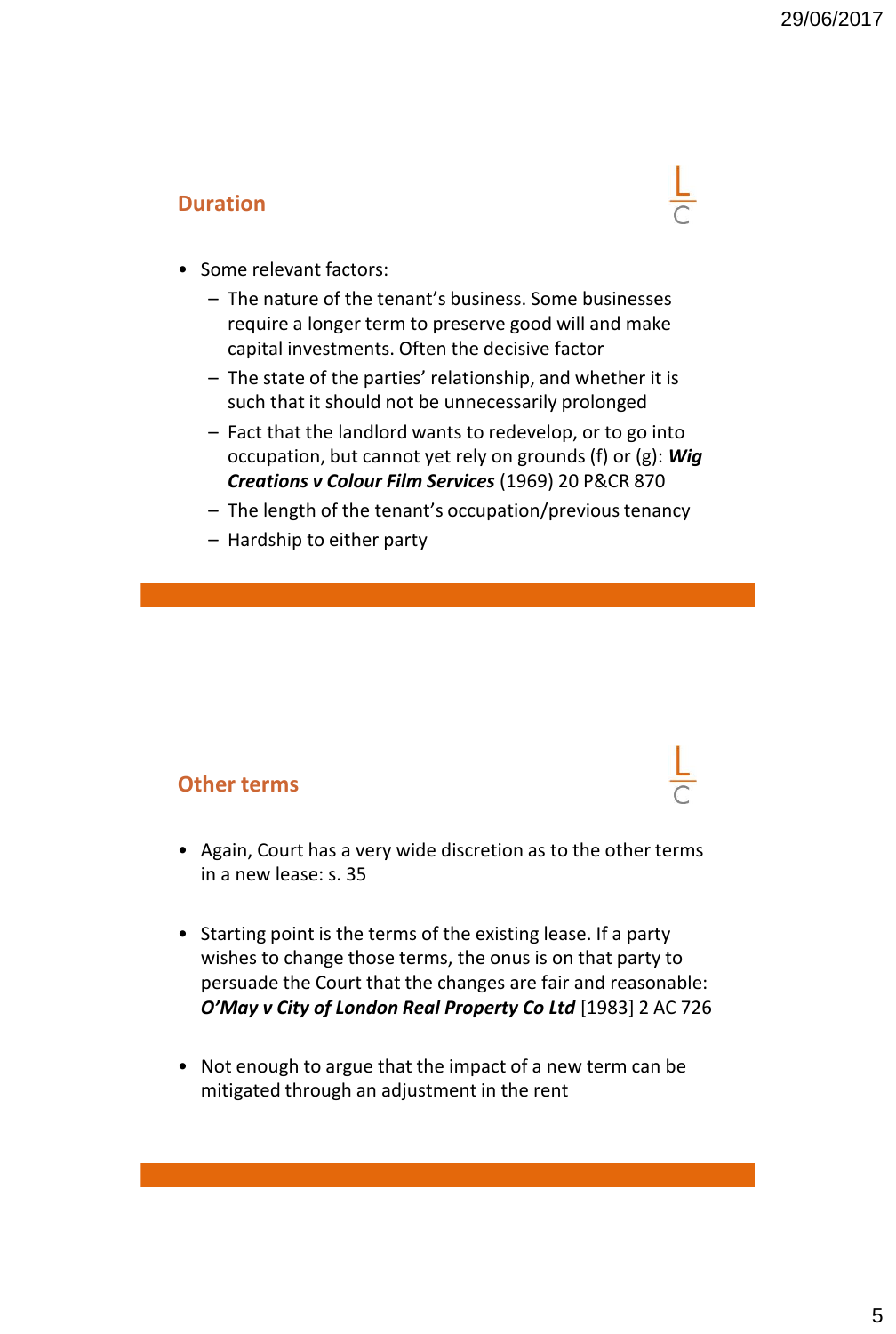#### **Other terms: some particular examples**

- Service charges:
	- Court will not usually add a service charge clause for a contribution to the upkeep of the main structure, if one was not previously present
	- Particularly so for a short-term renewal lease
- User restrictions:
	- Can be widened or narrowed
	- But landlord unlikely to convince the Court to widen a user covenant merely so he can secure a higher rent: *Charles Clements v Rank City Wall* [1978] 1 EGLR 47

#### **Other terms: some particular examples**

- Landlord's break clauses
	- Most commonly used where landlord wishes to redevelop, but is not yet in a position to rely on ground (f)
	- Break clause an alternative to a tenancy of short duration
	- Test is whether there is a "real possibility" of development occurring: *Adams v Green* [1978] 2 EGLR 46
- Tenant's break clauses
	- No reported case ordering inclusion of such a clause (some County Court cases on this though)
	- Test likely to be the same as for a landlord's break clause, i.e. is there a real possibility of the event occurring for which the clause is sought (e.g. tenant's relocation)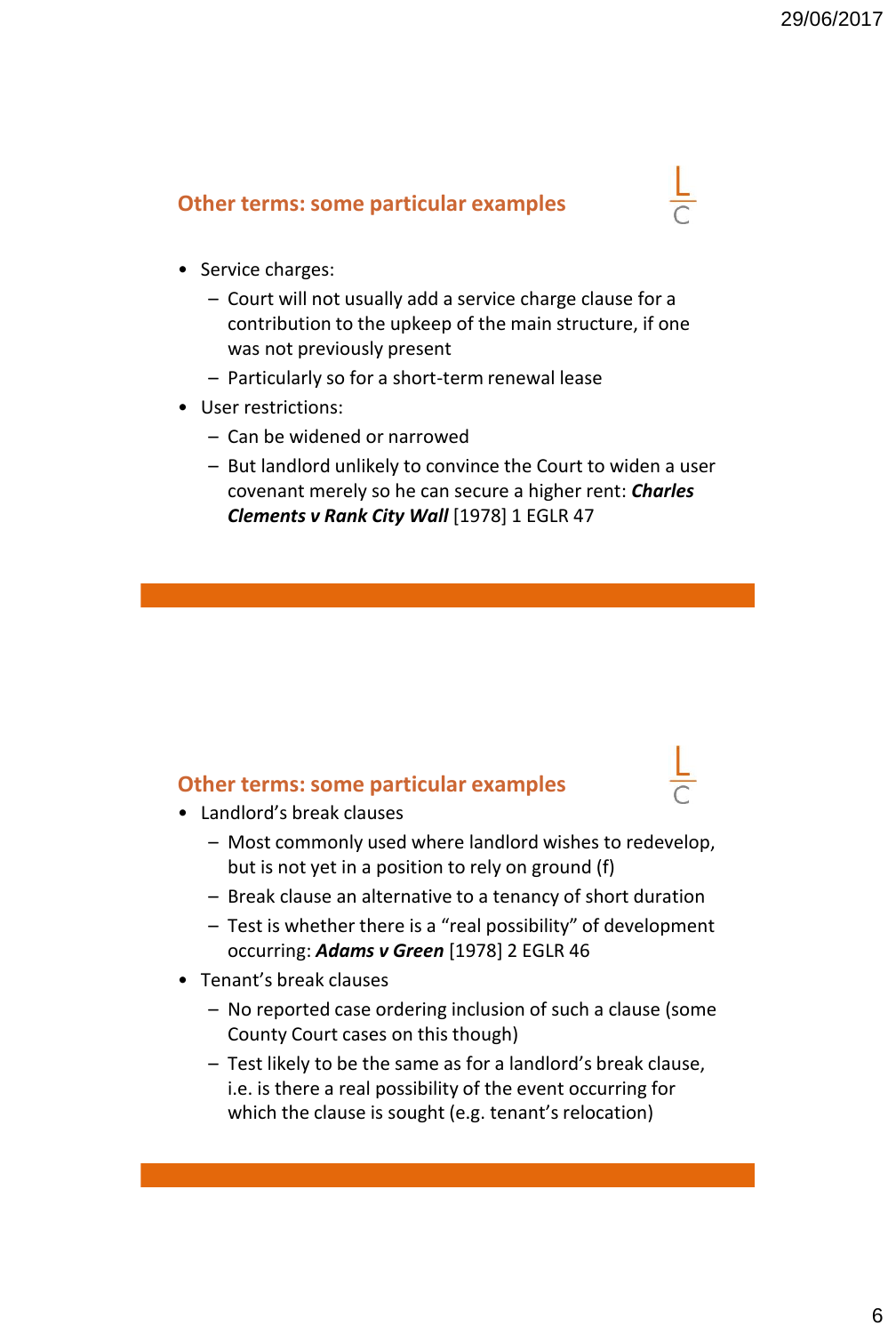#### **Rent**

#### • S. 34 test:

*that at which, having regard to the terms of the tenancy (other than those relating to rent), the holding might reasonably be expected to be let in the open market by a willing lessor, there being disregarded—*

*(a) any effect on rent of the fact that the tenant has or his predecessors in title have been in occupation of the holding,*

*(b) any goodwill attached to the holding by reason of the carrying on thereat of the business of the tenant (whether by him or by a predecessor of his in that business),*

*(c) any effect on rent of an improvement to which this paragraph applies,*

*(d) in the case of a holding comprising licensed premises, any addition to its value attributable to the licence, if it appears to the court that having regard to the terms of the current tenancy and any other relevant circumstances the benefit of the licence belongs to the tenant.*

#### **Rent**

• Para (c) improvements are, in essence, tenant's works carried out in the last 21 years, other than those required under the old lease: s. 34(2)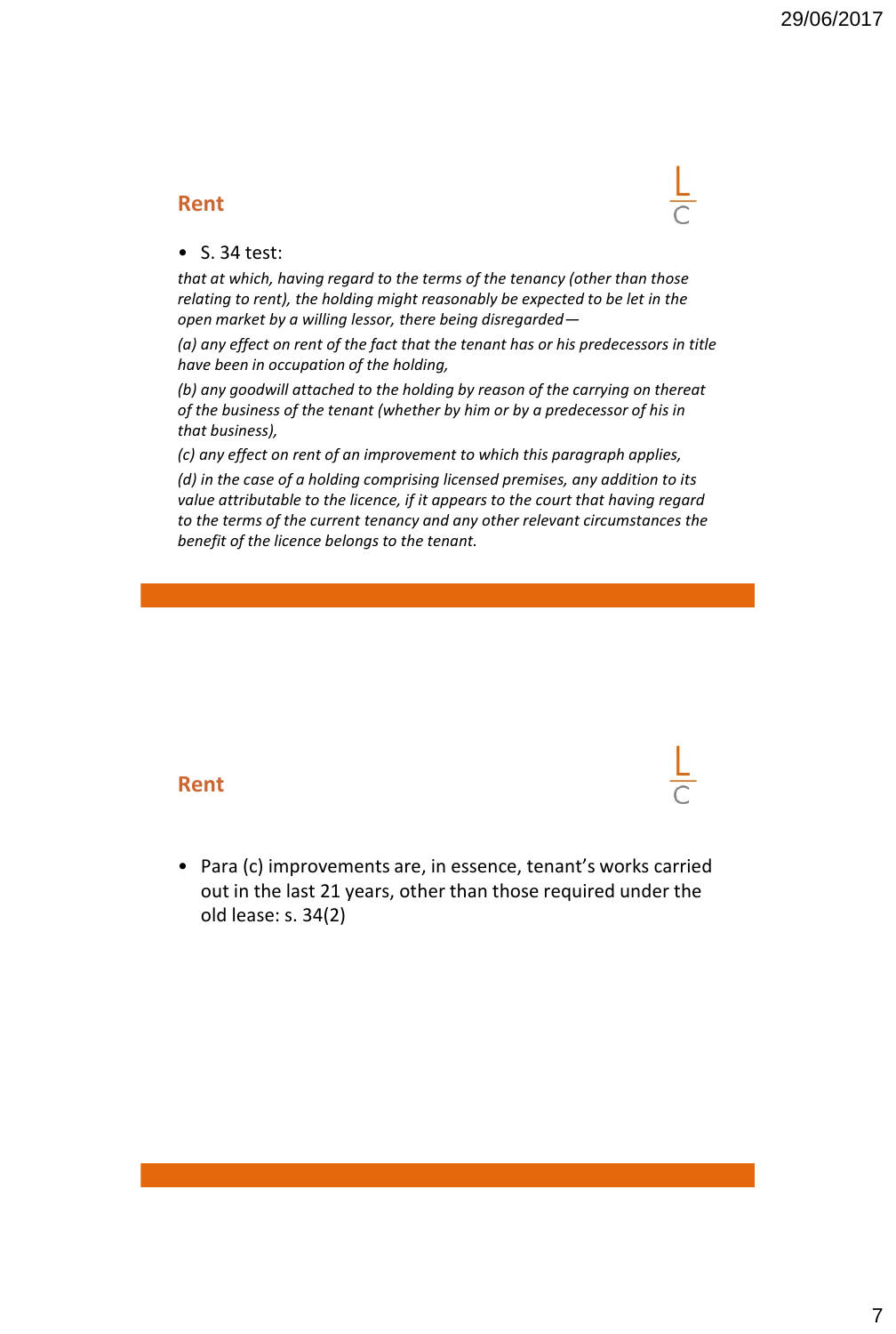#### **Rent**

- Issue is not one of discretion, but of valuation
- Inevitably requires expert valuation evidence
- Valuation process aims to replicate open market operation. Follows that the Court must disregard:
	- Any information not available to the market: *Cornwall Coast Country Club Ltd v Cardgrange Ltd* [1987] 1 EGLR 146
	- Arbitral awards or court decisions: *Land Securities v Westminster CC* [1993] 1 WLR 286

# **Rent – valuation methodologies**

- Comparable method:
	- By far the most common
	- Based on gathering a "basket" of evidence of actual open market lettings of similar properties
	- Adjust those rents to take into account differences from the subject property (location, lease terms, changes in market over time etc)
	- The closer the match, the weightier the evidence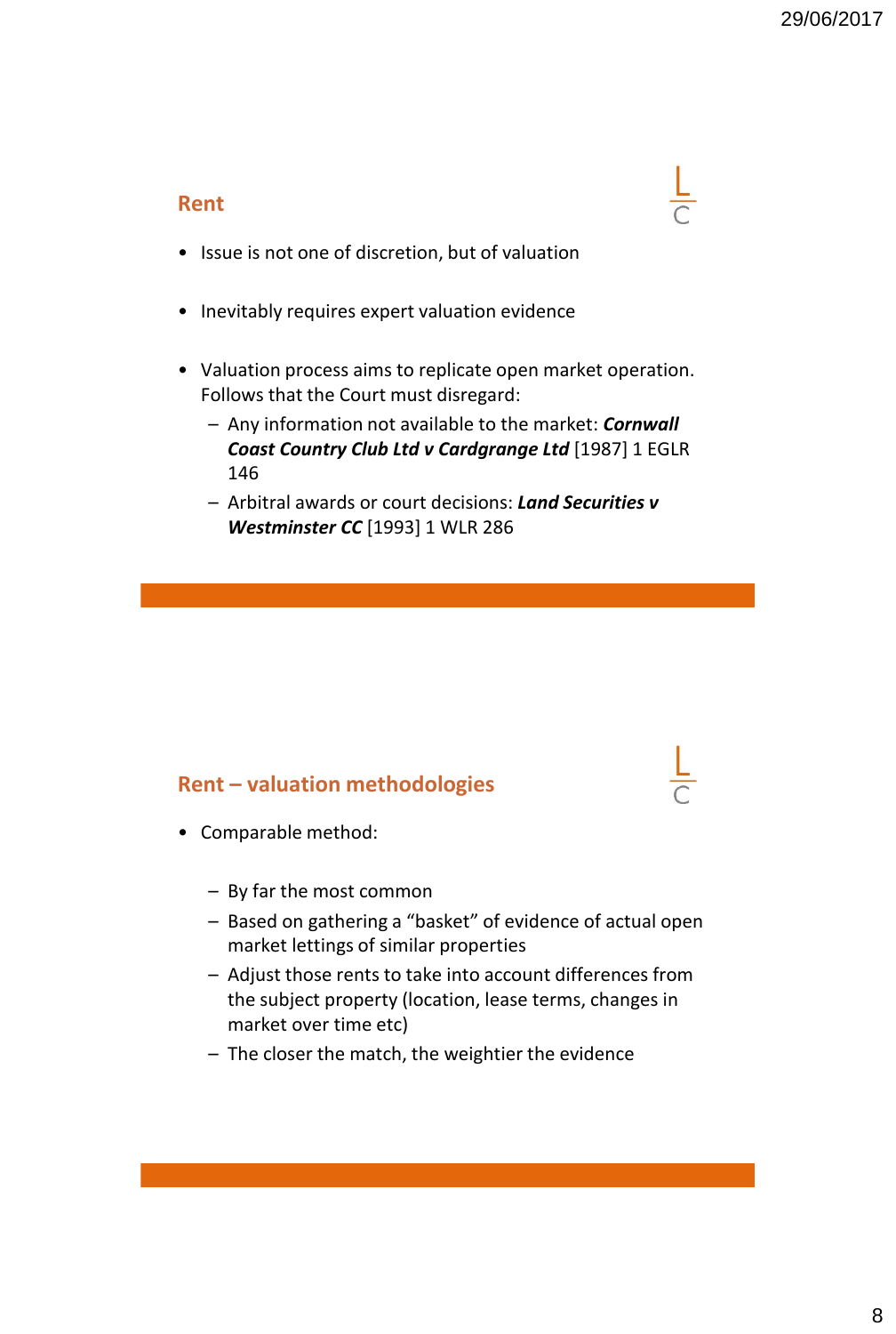#### **Rent – valuation methodologies**

- Zoning method:
	- Used for certain small- and medium-sized retail premises
	- Based on premise that floorspace at the front of a shop (zone A) is more valuable than floorspace further away from the frontage (zones B, C etc)
	- So a wide, shallow shop will be more valuable than a narrow, deep one of the same floorspace
	- Generally, a sqm of zone B is worth half of zone A, and a sqm of zone C is worth half of zone B, etc etc

#### **Rent – valuation methodologies**

- Receipts and expenditure method (aka profits method):
	- Used for certain types of property where rent is based on profit: e.g. petrol stations, pubs, cinemas
	- Involves calculating:
		- Tenant's gross profit
		- Deducing tenant's expenditure (apart from rent) to arrive at net profit (aka divisible balance)
		- Calculate the proportion of the divisible balance a tenant would be willing to pay as rent